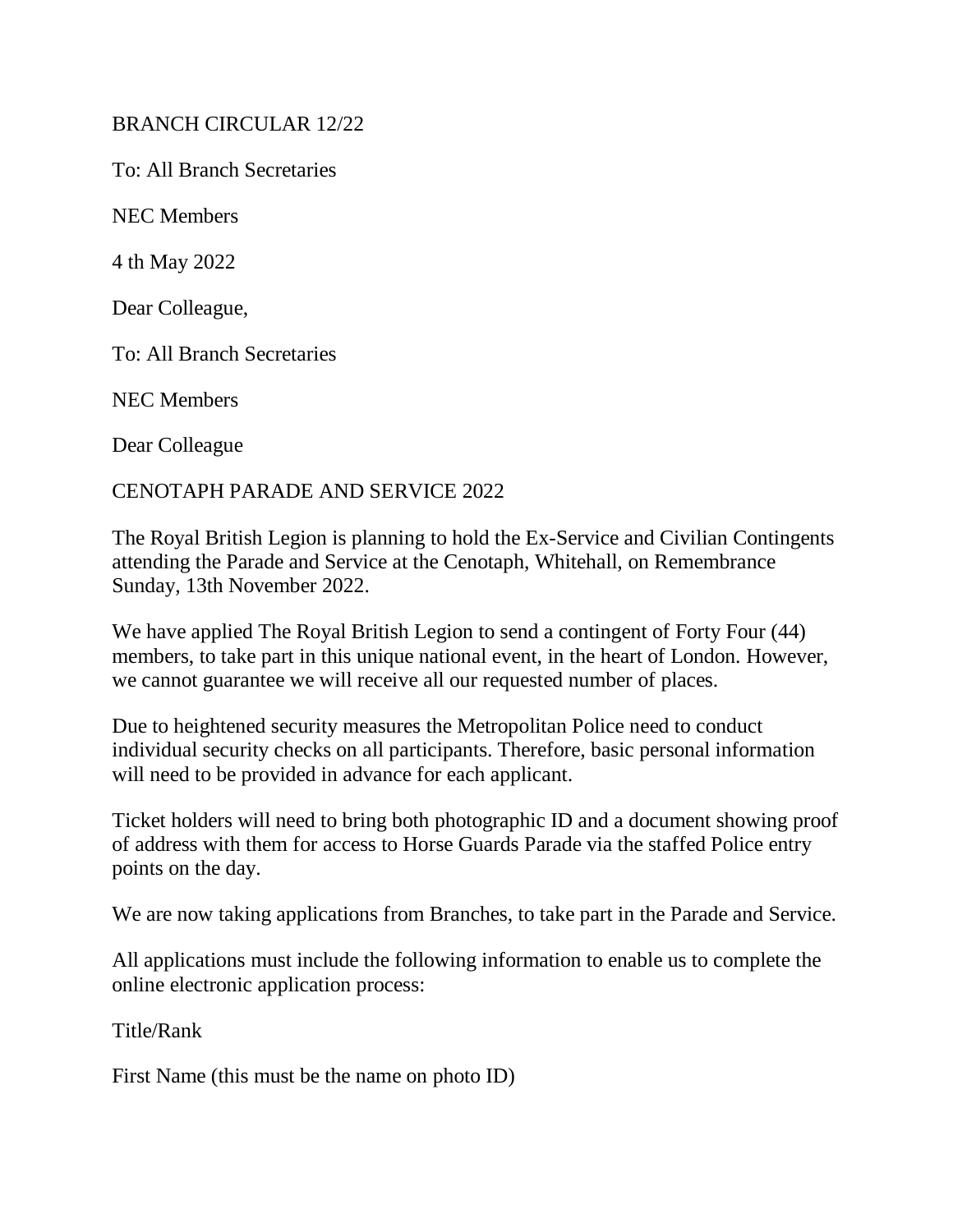Last Name

Date of Birth (please use the format DD/MM/YYYY)

Place of Birth

First line of address

Town

Postcode

Military number and service (where applicable)

Email address

Please note that owing to security checks on attendees.

Last minute replacements are not possible as the tickets are in the Member's name.

We will endeavour to be as fair as possible in the allocation of tickets, to give the whole country the opportunity to be represented, with preference given to those who have not previously attended.

Those nominated must be NARPO members.

Owing to the limited number of places available the NEC has decided that tickets will be allocated to Branches on the following basis:

Branches with under 1,000 members maximum of 3 nominations

Branches with over 1,000 members maximum of 4 nominations

Branches with over 2,000 members maximum of 5 nominations

Any travelling or ancillary costs incurred by members, will have to be met by individuals or Branches.

For those attending, members will assemble not later than 10.00am in Whitehall, at the marker board allocated to NARPO. NARPO will have its own Parade Marshall, Simon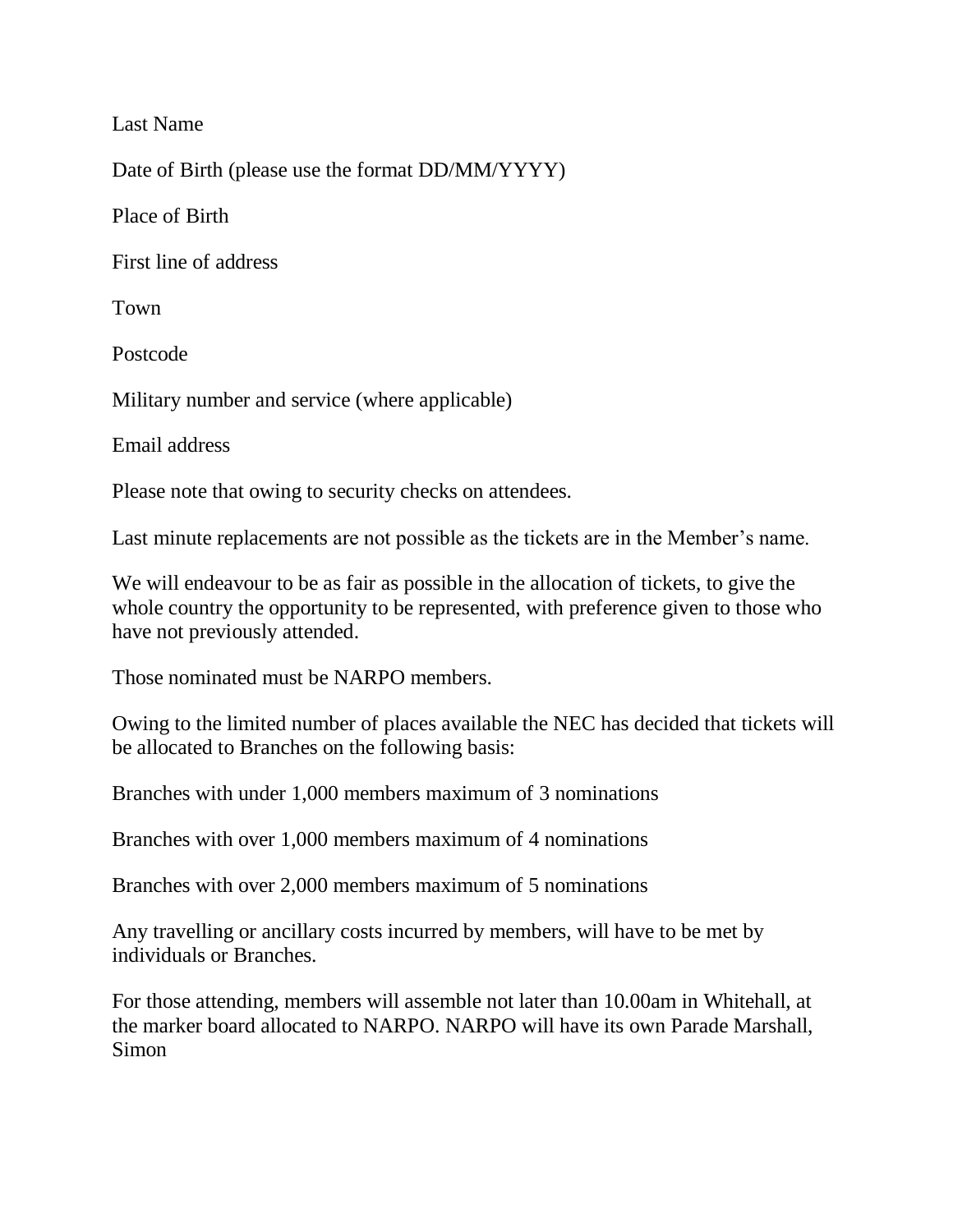Payne, to whom Members should report on the day. Members will be representing NARPO and should be prepared to accept that they should dress appropriately.

Members should be aware of the physical demands of standing in Whitehall for at least one and a half hours and then marching for a distance of at least one and a half miles, possibly in inclement weather. They should also be aware of the tight security measures, which will be in place on the day.

These arrangements are subject to change and further detailed information will be circulated to those members selected to attend together with the tickets for the event nearer the time.

It should be noted that the tickets for the parade, issued by the Royal British Legion, are not normally circulated until late October. These will be sent by the Royal British Legion direct to the Member.

Would Branches please respond with the relevant information as detailed earlier in this Circular of those wishing to be considered, to the CEO in the first instance, to allow for the central collation of nominations by Branches.

Due to the electronic application process, applications will formally close on 5th August 2022

As well as being a great event, this is an opportunity to highlight NARPO in the national media. The BBC does contact NARPO and other organisations prior to the parade for any information about the organisation itself and parade participants. They are particularly interested in personal stories about the significance of the event to participants and their families. If any member attending the parade has such a story, please contact the CEO.

As in previous years, a meal will be provided for each NARPO member attending the parade. This year's meal will be provided at the Central Hall Westminster, Storey's Gate, Westminster. This venue is conveniently located opposite Westminster Abbey and the Houses of Parliament. Members attending will be provided with a set two course meal, including a hot or cold drink.

As in the past, NARPO will pick up the cost of meals for members participating in the parade. Should any attending guests wish to take up the meal, the cost will be £34.38 per person. BACS payments will be accepted or cheques made payable to NARPO and these should be forwarded to this office, together with full details of those attending, once you receive confirmation of any places allocated to your Branch members.